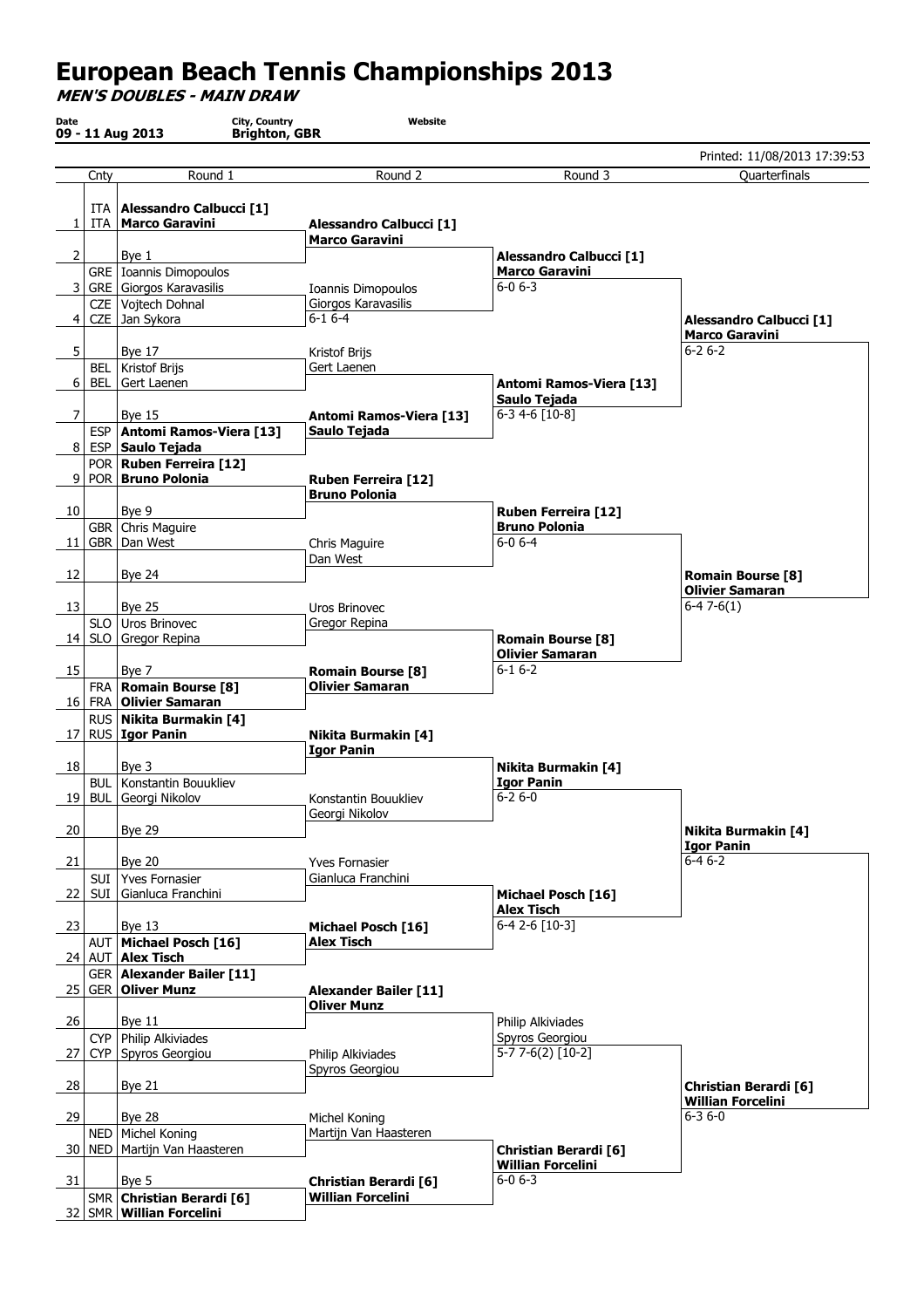## European Beach Tennis Championships 2013

MEN'S DOUBLES - MAIN DRAW

|      |                                       |                                            |                                 | Printed: 11/08/2013 17:39:53          |
|------|---------------------------------------|--------------------------------------------|---------------------------------|---------------------------------------|
| Cnty | Round 1                               | Round 2                                    | Round 3                         | Quarterfinals                         |
|      | AUT   Martin Schmidt [7]              |                                            |                                 |                                       |
|      | 33 AUT Stefan Weber                   | <b>Martin Schmidt [7]</b>                  |                                 |                                       |
|      |                                       | <b>Stefan Weber</b>                        |                                 |                                       |
| 34   | Bye 6                                 |                                            | <b>Martin Schmidt [7]</b>       |                                       |
|      | NED   Tim Van Pagé                    |                                            | <b>Stefan Weber</b>             |                                       |
| 35 l | NED   Arend Van Triest                | Tim Van Pagé                               | $4-66-2$ [10-8]                 |                                       |
|      |                                       | Arend Van Triest                           |                                 |                                       |
| - 36 | <b>Bye 27</b>                         |                                            |                                 | <b>Martin Schmidt [7]</b>             |
|      |                                       |                                            |                                 | <b>Stefan Weber</b><br>2-6 7-5 [10-5] |
| 37   | <b>Bye 22</b><br>SUI Kevin Fischer    | Kevin Fischer<br>Patrick Fischer           |                                 |                                       |
| 38 I | SUI   Patrick Fischer                 |                                            | Pedro Correia [10]              |                                       |
|      |                                       |                                            | <b>Filipe Rebelo</b>            |                                       |
| 39   | <b>Bye 12</b>                         | Pedro Correia [10]                         | $6 - 26 - 0$                    |                                       |
|      | POR   Pedro Correia [10]              | <b>Filipe Rebelo</b>                       |                                 |                                       |
|      | 40   POR   Filipe Rebelo              |                                            |                                 |                                       |
|      | LTU   Artiom Ivancov [15]             |                                            |                                 |                                       |
| 41   | LTU Mikhail Volkovich                 | <b>Artiom Ivancov [15]</b>                 |                                 |                                       |
|      |                                       | <b>Mikhail Volkovich</b>                   |                                 |                                       |
| 42   | <b>Bye 14</b>                         |                                            | James Mccabe                    |                                       |
|      | GBR   James Mccabe                    |                                            | Richard Wheeler                 |                                       |
| 43   | <b>GBR   Richard Wheeler</b>          | James Mccabe<br>Richard Wheeler            | $7-6(5)$ 6-3                    |                                       |
| 44   | <b>Bye 19</b>                         |                                            |                                 | Patrice Bang [3]                      |
|      |                                       |                                            |                                 | <b>Pascal Herve</b>                   |
| 45   | <b>Bye 30</b>                         | Benjamin Ringlstetter                      |                                 | $7 - 56 - 3$                          |
|      | GER   Benjamin Ringlstetter           | Manuel Ringlstetter                        |                                 |                                       |
|      | 46   GER   Manuel Ringlstetter        |                                            | Patrice Bang [3]                |                                       |
|      |                                       |                                            | <b>Pascal Herve</b>             |                                       |
| 47   | Bye 4                                 | Patrice Bang [3]                           | $6 - 46 - 1$                    |                                       |
|      | FRA   Patrice Bang [3]                | <b>Pascal Herve</b>                        |                                 |                                       |
| 48   | FRA   Pascal Herve                    |                                            |                                 |                                       |
|      | <b>BUL   Petar Kirilov [5]</b>        |                                            |                                 |                                       |
| 49   | <b>BUL   Rosen Nentchev</b>           | Petar Kirilov [5]<br><b>Rosen Nentchev</b> |                                 |                                       |
| 50   | Bye 8                                 |                                            | Petar Kirilov [5]               |                                       |
| BEL. | Robin D'Hoe                           |                                            | <b>Rosen Nentchev</b>           |                                       |
| 51   | BEL Jos Geerinck                      | Robin D'Hoe                                | $6 - 36 - 4$                    |                                       |
|      |                                       | Jos Geerinck                               |                                 |                                       |
| 52   | <b>Bye 26</b>                         |                                            |                                 | Petar Kirilov [5]                     |
|      |                                       |                                            |                                 | <b>Rosen Nentchev</b>                 |
| 53   | Bye 23                                | Sergey Kuptsov                             |                                 | $6 - 36 - 4$                          |
|      | RUS Sergey Kuptsov                    | Levan Nanava                               |                                 |                                       |
|      | 54   RUS   Levan Nanava               |                                            | Sergey Kuptsov                  |                                       |
|      |                                       |                                            | Levan Nanava<br>$6-40-6$ [10-5] |                                       |
| 55   | Bye $10$<br>SLO   Urban Cevka [9]     | Urban Cevka [9]<br><b>Bostjan Repansek</b> |                                 |                                       |
|      | 56   SLO   Bostjan Repansek           |                                            |                                 |                                       |
|      | CYP   Petros Baghdatis [14]           |                                            |                                 |                                       |
| 57   | CYP   Christopher Koutrouzas          | Petros Baghdatis [14]                      |                                 |                                       |
|      |                                       | <b>Christopher Koutrouzas</b>              |                                 |                                       |
| 58   | <b>Bye 16</b>                         |                                            | <b>Petros Baghdatis [14]</b>    |                                       |
|      | SMR   Matteo Boschetti                |                                            | <b>Christopher Koutrouzas</b>   |                                       |
|      | 59   SMR   Jarno Giardi               | Matteo Boschetti                           | $6 - 46 - 3$                    |                                       |
|      |                                       | Jarno Giardi                               |                                 |                                       |
| 60   | <b>Bye 18</b>                         |                                            |                                 | <b>Michele Cappelletti [2]</b>        |
|      | GBR   Stuart Foster                   |                                            |                                 | Luca Carli<br>$6-7(2) 6-3 [10-7]$     |
| 61 I | GBR   Yiannis Toumazis                | Alex Mompo                                 |                                 |                                       |
| 62   | ESP   Alex Mompo<br>ESP Antonio Ridao | Antonio Ridao<br>$6 - 0 6 - 1$             | <b>Michele Cappelletti [2]</b>  |                                       |
|      |                                       |                                            | Luca Carli                      |                                       |
| 63   | Bye 2                                 | <b>Michele Cappelletti [2]</b>             | $6-17-6(4)$                     |                                       |
|      | <b>ITA</b> Michele Cappelletti [2]    | Luca Carli                                 |                                 |                                       |
| 64   | ITA Luca Carli                        |                                            |                                 |                                       |